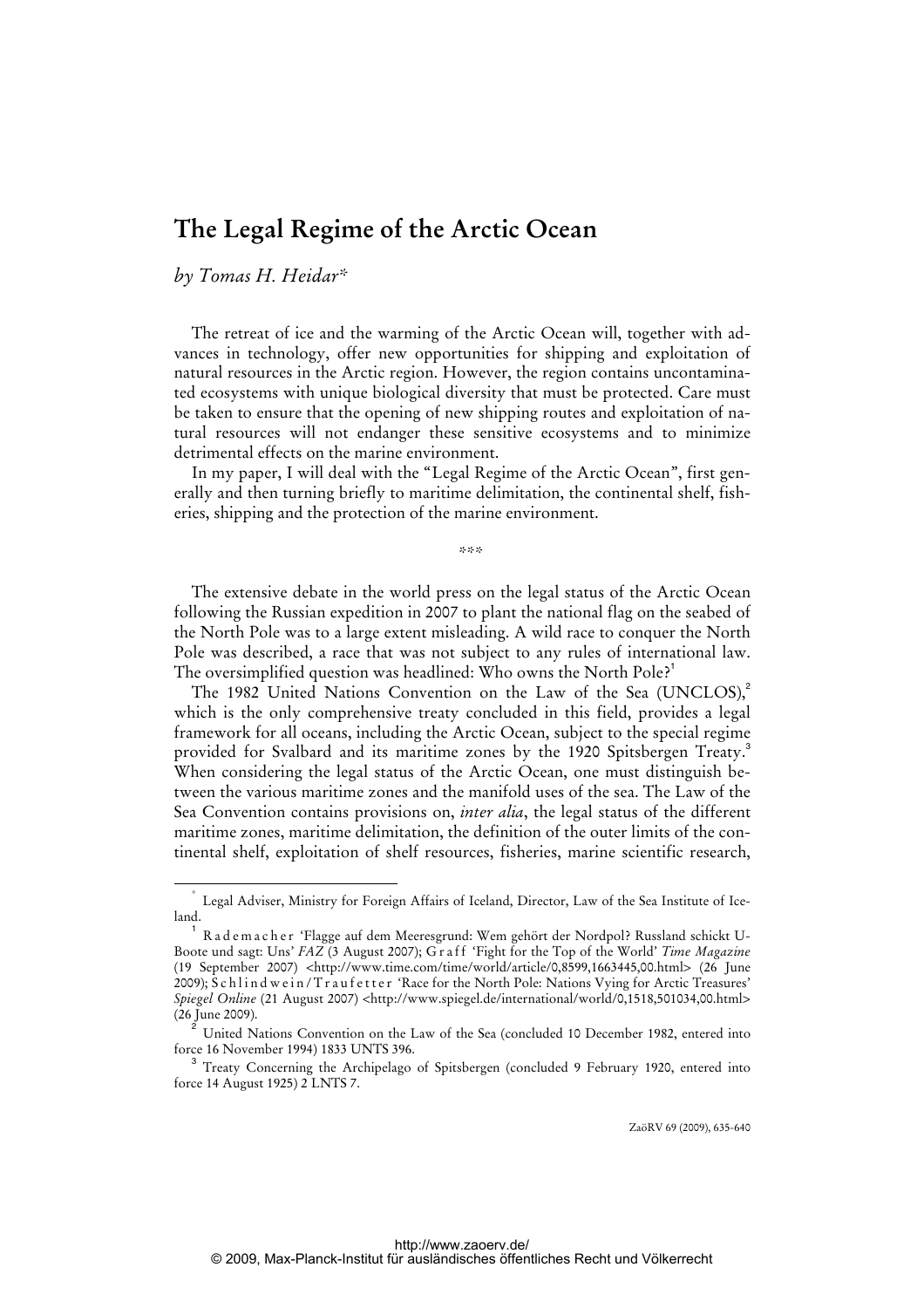636 Heidar

navigation, protection of the marine environment and settlement of disputes. Other, specialized treaties complement the Convention with more detailed provisions, including, in particular, in the fields of shipping and protection of the marine environment.

Before continuing I wish to address the question whether the Arctic Ocean may be considered an enclosed or semi-enclosed sea and whether Part IX of the UN Convention on the Law of the Sea is applicable to it. According to Art. 122 UNC-LOS, the term "enclosed or semi-enclosed sea" refers to "a gulf, basin or sea surrounded by two or more States and connected to another sea or the ocean by a narrow outlet or consisting entirely or primarily of the territorial seas and exclusive economic zones of two or more coastal States".<sup>4</sup> It seems clear that neither of the two criteria of that provision is fulfilled in the case of the Arctic Ocean. Firstly, the connection between the Arctic Ocean and the North Atlantic Ocean can under no circumstances be considered as a "narrow outlet". Secondly, it has been estimated that the exclusive economic zones of the five riparian States encompass about 60% of the surface of the Arctic Ocean and it is therefore difficult to maintain that it consists "primarily" of exclusive economic zones.<sup>5</sup> Any speculations that the Arctic Ocean is a semi-enclosed sea are therefore, at best, *de lege ferenda* and not *de lege lata*.

\*\*\*

There are some unresolved maritime boundary disputes between States bordering the Arctic Ocean. The UN Convention on the Law of the Sea only contains very general provisions on maritime delimitation but the jurisprudence of the International Court of Justice in this field is rich.<sup>6</sup> Furthermore, there are possible overlapping continental shelf claims beyond 200 miles. Here there is not much case law but the Agreed Minutes on the Delimitation of the Continental Shelf beyond 200 Nautical Miles between the Faroe Islands, Iceland and Norway in the Southern Part of the Banana Hole of the Northeast Atlantic, done on 20 September 2006, $^7$  provide an interesting example of a solution to such an issue. The Agreed Minutes provide for a provisional delimitation of the continental shelf between the three parties, subject to the successful documentation by each of the parties of its entitlement to its part of the shelf in accordance with Art. 76 UNCLOS.

<sup>4</sup> United Nations Convention on the Law of the Sea (note 2).

 $^5\,$  Cf. Proelss/Müller 'The Legal Regime of the Arctic Ocean' ZaöRV 68 (2008) 684.

<sup>6</sup> Cf. S c o v a z z i 'Maritime Delimitation Cases before International Courts and Tribunals' in: Wolfrum (ed) *The Max Planck Encyclopedia of Public International Law* (OUP online edition 2008) <www.mpepil.com> (26 June 2009).

<sup>7</sup> Agreed Minutes on the Delimitation of the Continental Shelf beyond 200 Nautical Miles between the Faroe Islands, Iceland and Norway in the Southern Part of the Banana Hole of the Northeast Atlantic (20 September 2007) [http://www.regjeringen.no/nb/dep/ud/dok/lover\\_regler/retningslinjer/](http://www.regjeringen.no/nb/dep/ud/dok/lover_regler/retningslinjer/) 2006/Agreed-Minutes.html?id=446839> (26 June 2009).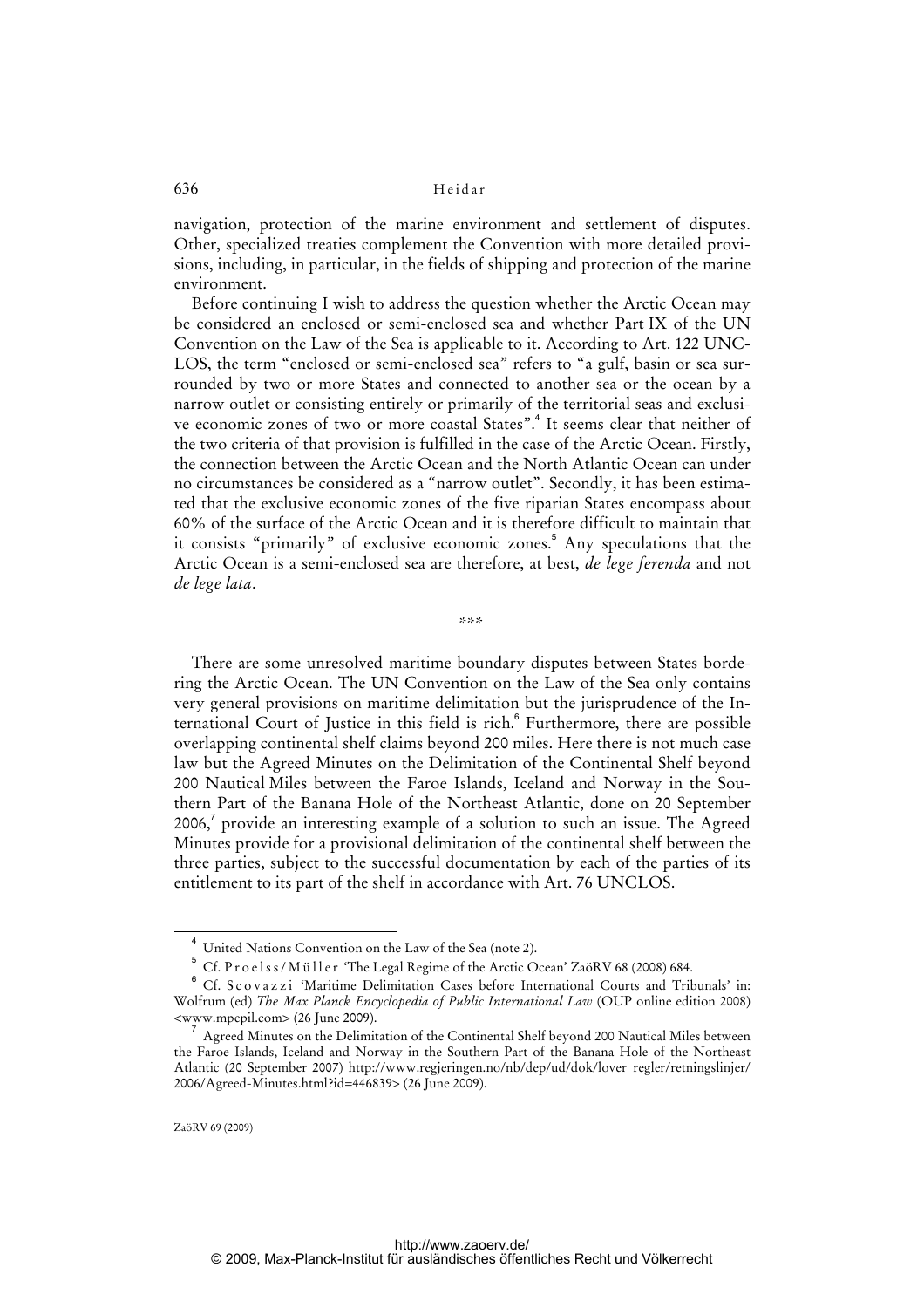\*\*\*

Art. 76 UNCLOS defines the outer limits of the continental shelf. It also provides that coastal States with a shelf beyond 200 miles shall submit information on the outer limits to the Commission on the Limits of the Continental Shelf (CLCS) and describes the procedure for establishing the outer limits in a final and binding manner.<sup>8</sup> Of the States bordering the Arctic Ocean, Russia has made a submission,<sup>8</sup> and so has Norway with respect to the continental shelf north of Svalbard.<sup>10</sup> Canada and Denmark are expected to make their submissions to the Commission within the next few years, while the United States will not be entitled to make a submission until it accedes to the Convention.

The extent of the continental shelf of the coastal States in the Arctic Ocean and of the international seabed area, respectively, will to a large degree depend on the categorization of the relevant sea floor highs, namely the Lomonosov and Alpha-Mendeleev Ridges. According to Art. 76, there are three categories of sea floor highs. First, in the general definition of Art 76 (3), the deep ocean floor with its oceanic ridges is excluded from the continental margin. Sea floor highs that are not a natural prolongation of a land territory in a morphological sense are thus not part of the continental margin but of the deep ocean floor. In this case, the continental shelf does not extend beyond 200 miles from the baselines. It should be noted, however, that an oceanic ridge can, of course, form part of the continental margin, for example if it surfaces so that there is an island on the top of the ridge. Art. 121 (2) UNCLOS makes it clear that an island has a continental shelf like any other land territory.

Art. 76 (6) then mentions two categories of sea floor highs that are both part of the continental margin but have different maximum limits. If a structure qualifies as a natural component of the continental margin and is classified as a submarine elevation, both the maximum limit of 350 miles from the baselines and of 100 miles from the 2500 meters isobath can be applied. If, however, a structure is qualified as a submarine ridge, only the first-mentioned maximum limit, 350 miles from the baselines, can be applied. It is not a simple task to distinguish between submarine elevations and submarine ridges since the Convention does not contain definitions of these terms and the CLCS Scientific and Technical Guidelines<sup>11</sup> do not address this

ZaöRV 69 (2009)

<sup>&</sup>lt;sup>8</sup> See Heidar 'Legal Aspects of Continental Shelf Limits' in: Nordquist/Moore/Heidar (eds.) *Legal and Scientific Aspects of Continental Shelf Limits* (Leiden 2004) 19-39.

<sup>9</sup> Commission on the Limits of the Continental Shelf 'Receipt of the Submission Made by the Russian Federation to the Commission on the Limits of the Continental Shelf' (20 December 2001) CLCS.01.2001.LOS (Continental Shelf Notification); for an executive summary and maps, see [<http://www.un.org/Depts/los/clcs\\_new/submissions\\_files/submission\\_rus.htm>](http://www.un.org/Depts/los/clcs_new/submissions_files/submission_rus.htm) (26 June 2009).

Commission on the Limits of the Continental Shelf 'Receipt of the Submission Made by Norway to the Commission on the Limits of the Continental Shelf' (27 November 2006) CLCS.07. 2006.LOS (Continental Shelf Notification); for the executive summary, see [<http://www.un.org/](http://www.un.org/) Depts/los/clcs\_new/submissions\_files/nor06/nor\_exec\_sum.pdf> (26 June 2009).

<sup>11</sup> Commission on the Limits of the Continental Shelf 'Scientific and Technical Guidelines of the Commission on the Limits of the Continental Shelf' (13 May 1999) UN Doc CLCS/11.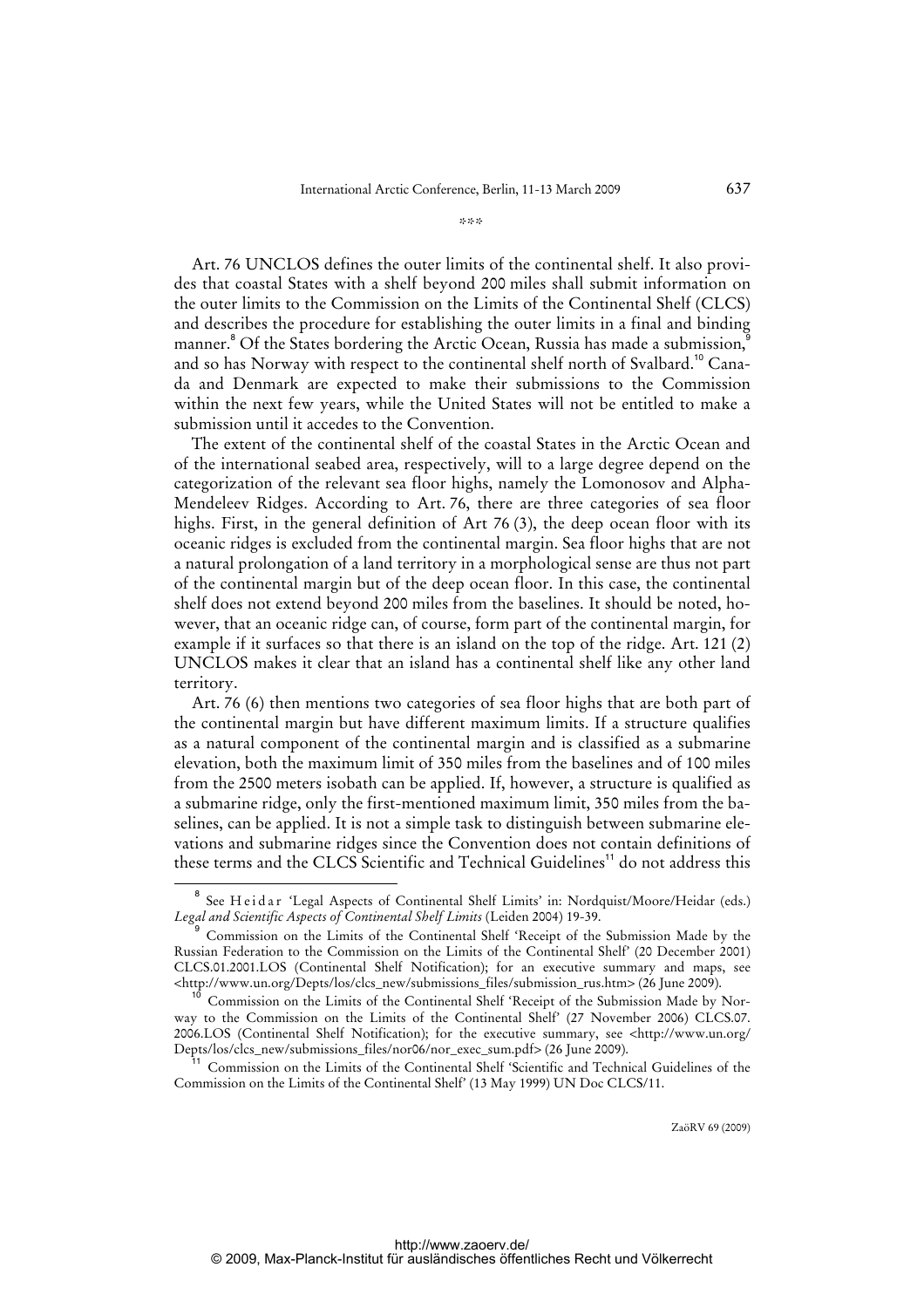## 638 Heidar

adequately. Recent submissions to the Commission and recommendations by the Commission in response to those submissions, as well as the literature, are, however, of guidance in this respect.<sup>12</sup>

Sea floor highs that are an integral part of the prolongation of the land mass qualify as natural components of the continental margin and can be classified as submarine elevations. These features have by implication a continuous morphological and geological connection with the land mass. Art. 76 is neutral with regard to the oceanic or continental affinity of the rocks of the continental shelf. A submarine elevation that is a natural component of the margin can be either oceanic or continental in origin. What is required is that a natural prolongation, i.e. continuity of morphology, geological origin and history, of the rocks of the coastal State's land mass can be established.

Submarine ridges, on the other hand, are not natural components of the continental margin. The distinction between submarine ridges and submarine elevations may be based on assessing how integrally related the features are to the land mass. Submarine elevations that are natural components of the continental margin share crustal characteristics, geological origin and tectonic evolution with the adjoining land mass. In contrast, a submarine ridge may be a feature that is morphologically connected to the land mass, but is not an integral part of the prolongation of the land mass because it has a different geological origin and history. The geology of a submarine ridge can vary along its length, and may share its geological origin and history with the associated land mass along some, or none, of its length.

I do not wish to speculate on the categorization of the Lomonosov and Alpha-Mendeleev Ridges. That is a matter for the submitting coastal States and the Commission. But the consequences of the classification of these sea floor highs will be significant.

\*\*\*

Concurrently with the warming of the Arctic Ocean, new opportunities will arise for fishing and various fish stocks may be expected to relocate. The UN Convention on the Law of the Sea only contains rather general provisions on high seas fisheries but they have been complemented and strengthened significantly by the 1995 UN Fish Stocks Agreement<sup>13</sup> which has been ratified by all Member States of the Arctic Council, by the European Community and its Member States and most fishing States in the world. The Agreement provides that regional fisheries management organizations shall be established for areas where none exists.<sup>14</sup> The Arctic

<sup>12</sup> For submissions to and recommendations of the CLCS see <<http://www.un.org/Depts/los/> clcs\_new/clcs\_home.htm> (26 June 2009).

<sup>&</sup>lt;sup>13</sup> Agreement for the Implementation of the Provisions of the United Nations Convention on the Law of the Sea of 10 December 1982 relating to the Conservation and Management of Straddling Fish Stocks and Highly Migratory Fish Stocks (done 4 August 1995, entered into force 11 December 2001) 2167 UNTS 3.

 $14$  Ibid. Art. 8 (5).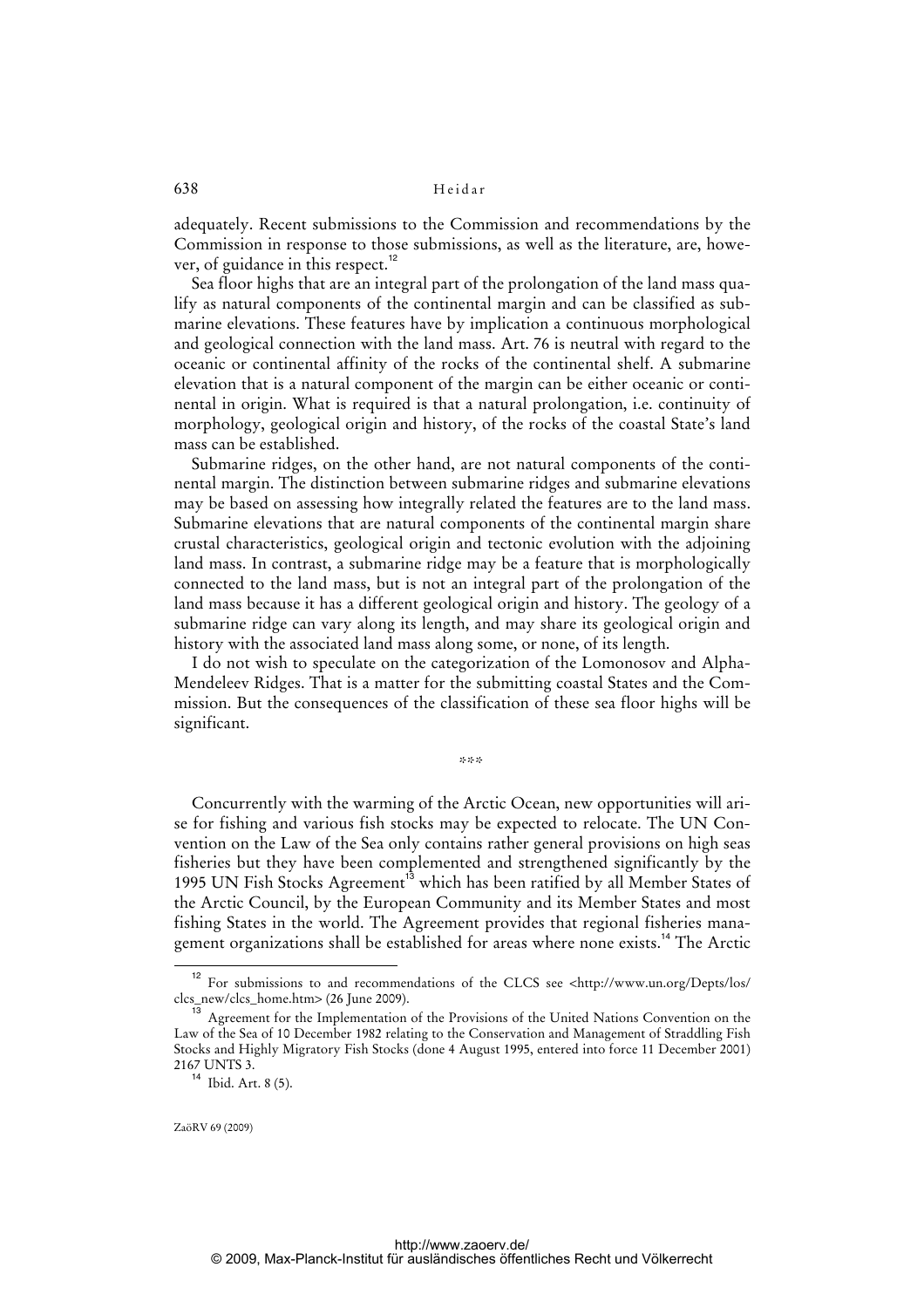Ocean, which has a very large high seas area, is only partially covered by the Northeast Atlantic Fisheries Commission (NEAFC) and a process to establish a new organization responsible for the remainder of the area could be initiated within the Arctic Council.

\*\*\*

The UN Convention on the Law of the Sea provides the overall legal framework for navigation, and governs the jurisdiction of coastal States over foreign vessels in various maritime zones, as well as the jurisdiction of flag States and port States. The jurisdictional status of some Arctic waters remains controversial, including the part of the Northwest Passage belonging to the Arctic Archipelago of Canada. The geographical scope of coverage of Art. 234 UNCLOS on ice-covered areas also gives rise to differing interpretations. One interesting aspect of these issues is that they may be influenced by a further retreat of ice and the warming of the ocean in the future.

In addition to the general framework, a number of international agreements address specific challenges raised by shipping, such as marine pollution prevention standards, ship safety, seafarer rights and qualifications, and liability and compensation for spills. The standards for global shipping are largely adopted at the international level. The International Maritime Organization (IMO) promotes safety, environmental protection, trade and security in international shipping.<sup>15</sup> It provides the machinery for the adoption of legal, technical and training standards for most types of ships through its committees.

Ships operating in the Arctic environment are exposed to a number of unique risks and harsh conditions, including the sea and glacial ice concentrations which pose a structural risk to ships. Within its global mandate, the IMO has therefore focused attention on Arctic shipping and developed international voluntary Guidelines for Ships Operating in Arctic Ice-covered Waters (Arctic Guidelines)<sup>16</sup> for the safety of ships and seafarers in the Arctic.<sup>17</sup> The Guidelines are currently under review and the need for a legally binding code is being considered. Iceland strongly supports a mandatory Arctic code. This would include making the harmonized Polar Classes mandatory and requiring all ships operating in ice-covered waters to have on board at least one ice navigator with documentary evidence of completing an approved training program in ice navigation. Furthermore, in light of the increased navigation of cruise ships in polar waters, it is our view that specific interna-

<sup>&</sup>lt;sup>15</sup> See Blanco-Bazán 'Specific Regulations for Shipping and Environmental Protection in the Arctic: The Work of the International Maritime Organization' International Journal of Marine and Coastal Law 24 (2009) 381-386.

<sup>16</sup> International Maritime Organization 'Guidelines for Ships Operating in Arctic Ice-covered Areas' IMO doc. MSC/Circ.1056 and MEPC/Circ.399 (23 December 2002).

<sup>&</sup>lt;sup>17</sup> On Arctic marine shipping in general, see V a n d e r Z w a a g *et al.* 'Governance of Arctic Marine Shipping' Dalhousie University, Marine & Environmental Law Institute (10 October 2008) [<http://archive.arcticportal.org/391/>](http://archive.arcticportal.org/391/) (16 July 2009).